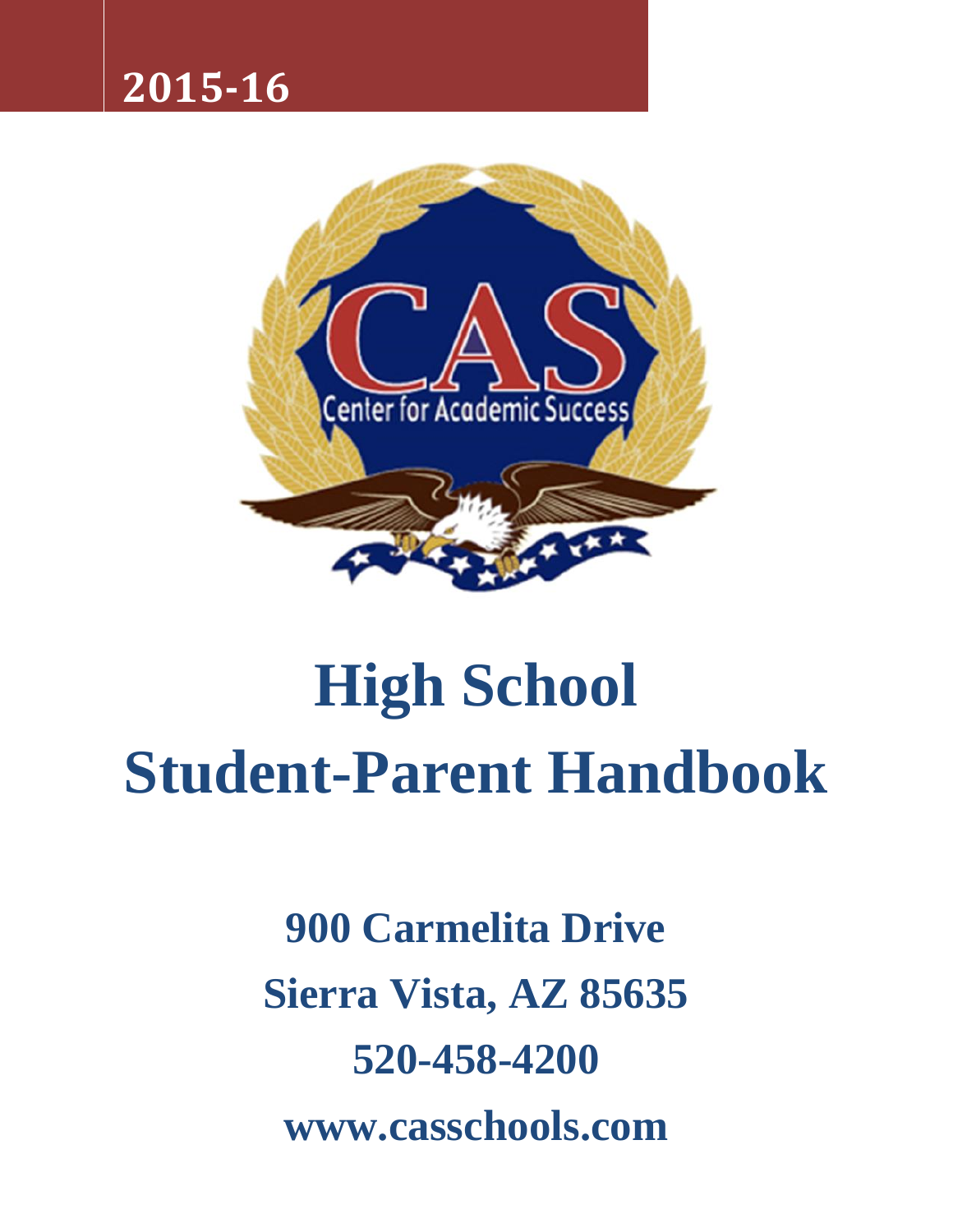

The Center for Academic Success (CAS) in Sierra Vista, Arizona, is a charter school serving students in grades K-12. This provides a seamless progression for students through our system, which allows us the continuity and focus to best serve their educational needs. CAS offers a free public education to residents of Arizona.

The mission of the Center for Academic Success is to place a strong emphasis on basic skills and responsible citizenship. Technology is utilized to enhance the delivery of effective instruction. Our goal is for all students to acquire the skills necessary for success at the next level, whether that is the next grade level in school, the next course in a sequence, higher education, or the workplace. To achieve this success, we believe that our students must acquire strong literacy skills, be able to do mathematical computations at the appropriate level, and have a strong foundation in science and technology.

Students at the Center for Academic Success will also have an understanding of the concepts and principles that our great country was founded upon.

CAS students shall adhere to rules of common courtesy concerning their dealings with other students, teachers, and school staff. We are diligent in assuring that school rules are respected and followed. Students are taught to take responsibility for their actions and to understand that there are consequences for those actions. All of the adults employed by the Center for Academic Success have the right and responsibility to correct misbehavior by any student.

We welcome the opportunity to make a positive impact on the lives of your children and the children of this community. Please take time to review the enclosed information with your student(s). Also, your signatures on the "Verification Form" will signify your agreement to comply with the information contained within this handbook.

Thank you for choosing CAS. We believe that your decision will prove to be a wise one.

Stephen Huff, Principal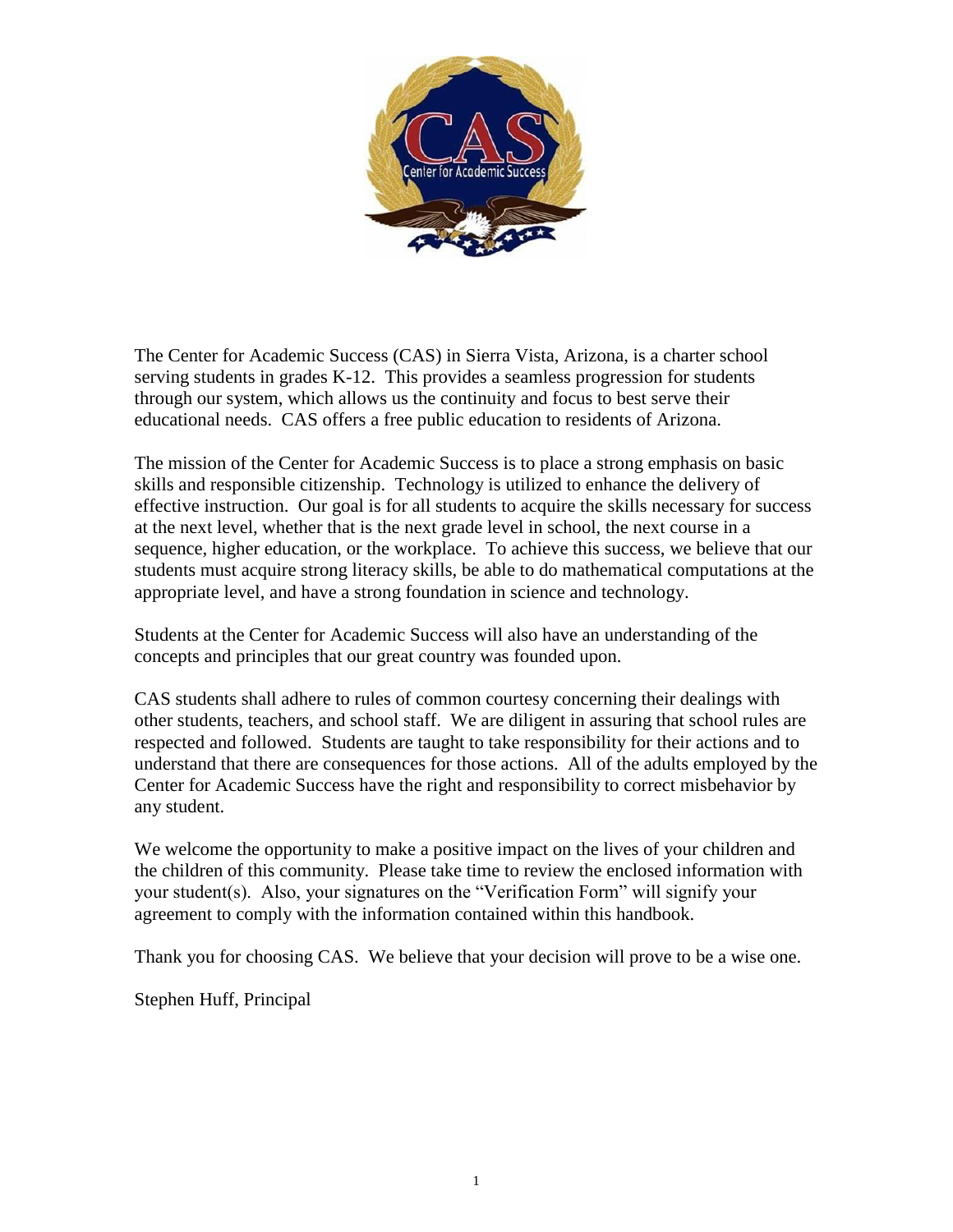The current AZ State Requirements for graduation are listed below, and subject to change by the State Legislature.

# **Credit Requirements For Graduation**

Students must accumulate a minimum of twenty-two (22) credits in order to graduate.

The program of study listed below denotes required courses for a student's total credit accumulation.

| English                                                                                                         | 4 credits                                                         |
|-----------------------------------------------------------------------------------------------------------------|-------------------------------------------------------------------|
| <b>Mathematics</b>                                                                                              | 4 credits                                                         |
| <b>Social Studies</b><br>• US/American History<br>World History/Geography<br>US Govt./Constitution<br>Economics | 3 Total credits<br>1 credit<br>1 credit<br>.5 credit<br>.5 credit |
| Science                                                                                                         | 3 credits                                                         |
| Electives<br><b>CTE/Fine Arts</b>                                                                               | 7 credits<br>1 credit                                             |
| Total                                                                                                           | 22 credits                                                        |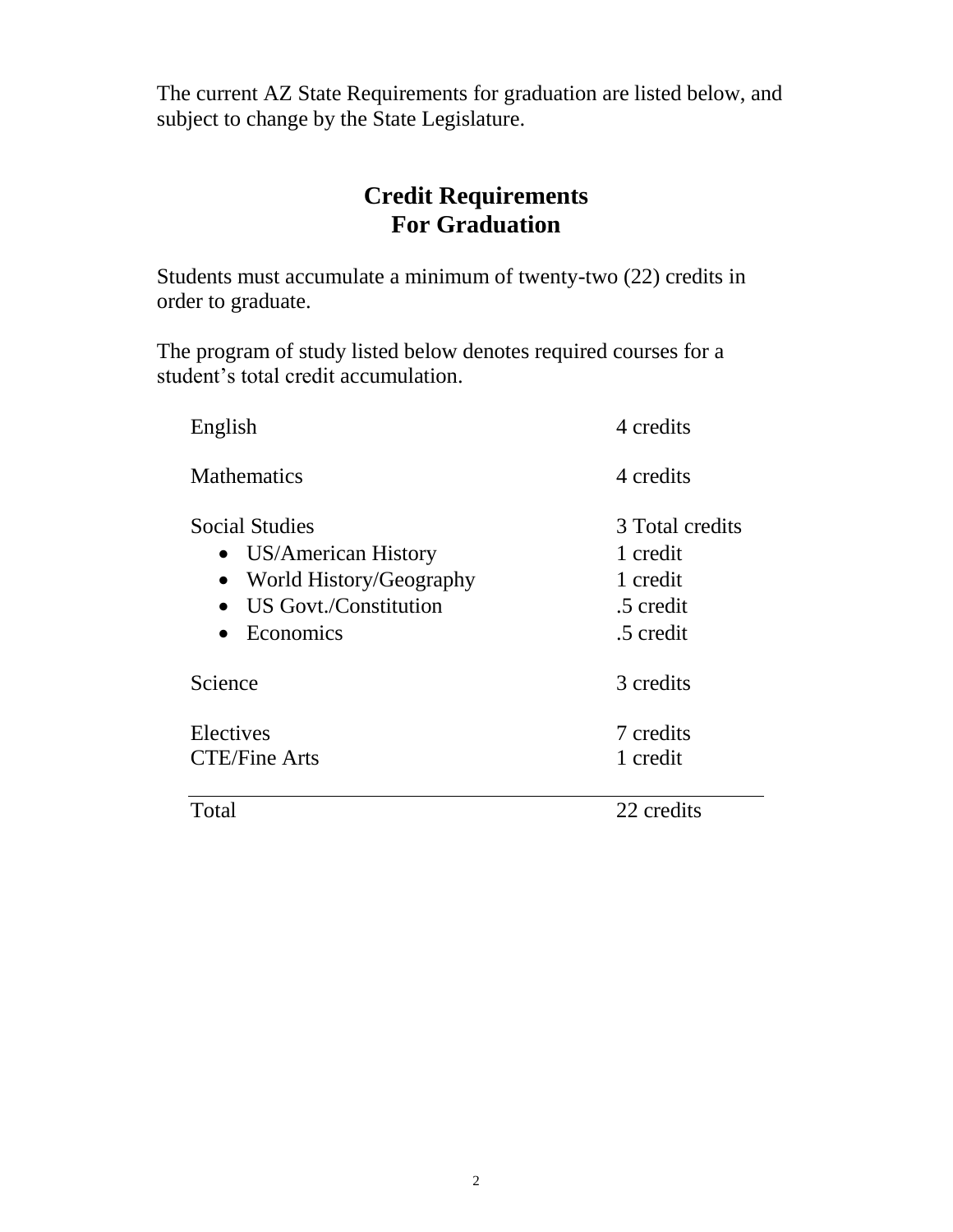#### **IMMUNIZATIONS**

Subject to the exemptions provided by law, immunization against rubeola (measles), rubella (German measles), poliomyelitis, and diphtheria are required for attendance of any child in any public school. A student's immunization records must be submitted prior to attendance, although a child may be 'conditionally' enrolled provided that necessary immunizations are initiated within five (5) days. In accordance with Arizona Revised Statutes 15-873 Exemptions, documentary proof is not required for a student to be admitted to school if one of the following occurs:

- 1. The parent/guardian of the student submits a signed statement to the CAS Registrar stating that the parent/guardian has received information about immunizations provided by the Arizona Department of Health Services, understands the risks and benefits of immunizations and the potential risks of nonimmunization, and that due to personal beliefs, the parent/guardian does not consent to the immunization of the student.
- 2. The Registrar receives written certification which is signed by the parent/guardian and by a physician, which states that one or more of the required immunizations may be detrimental to the student's health and which indicates the specific nature and probable duration of the medical condition or circumstance which precludes immunization. An exemption pursuant to subsection A, paragraph 2, is only valid during the duration of the circumstances or condition, which precludes immunization.
- 3. Students who lack documentary proof of immunization will not attend school.

#### **REPORT CARDS**

Report Cards for The Center for Academic Success are designed to give students and parents an academic assessment of where each student is currently working and the quality of their work. Report Cards are issued twice during the school year (at the end of the fall and spring semesters). Report Cards will be sent via U.S. Mail. Parents who do not receive a report card in the mail should contact the school as soon as possible. Final grades for each subject will be issued upon completion of the assigned course work and will be recorded on the student's permanent transcript. Parent(s)/Legal Guardian(s) are responsible to ensure accurate and updated telephone and address information is on file with the school. Unacceptable academic progress may result in required Friday school and/or academic probation.

#### **ACADEMIC PROBATION**

Students having two or more failing grades will be placed on Academic Probation for the quarter. Those students will be required to report to Friday School from 8:00am-12:00pm. They are required to meet with the registrar when they arrive and must turn in a signed report by all teachers before leaving school. If the student earns grades of a "C" (2.0 GPA) or better they will be removed from academic probation at the quarter. If a student does not bring all of their grades to a "C" (2.0 GPA) or better by the semester they may be placed on the waiting list.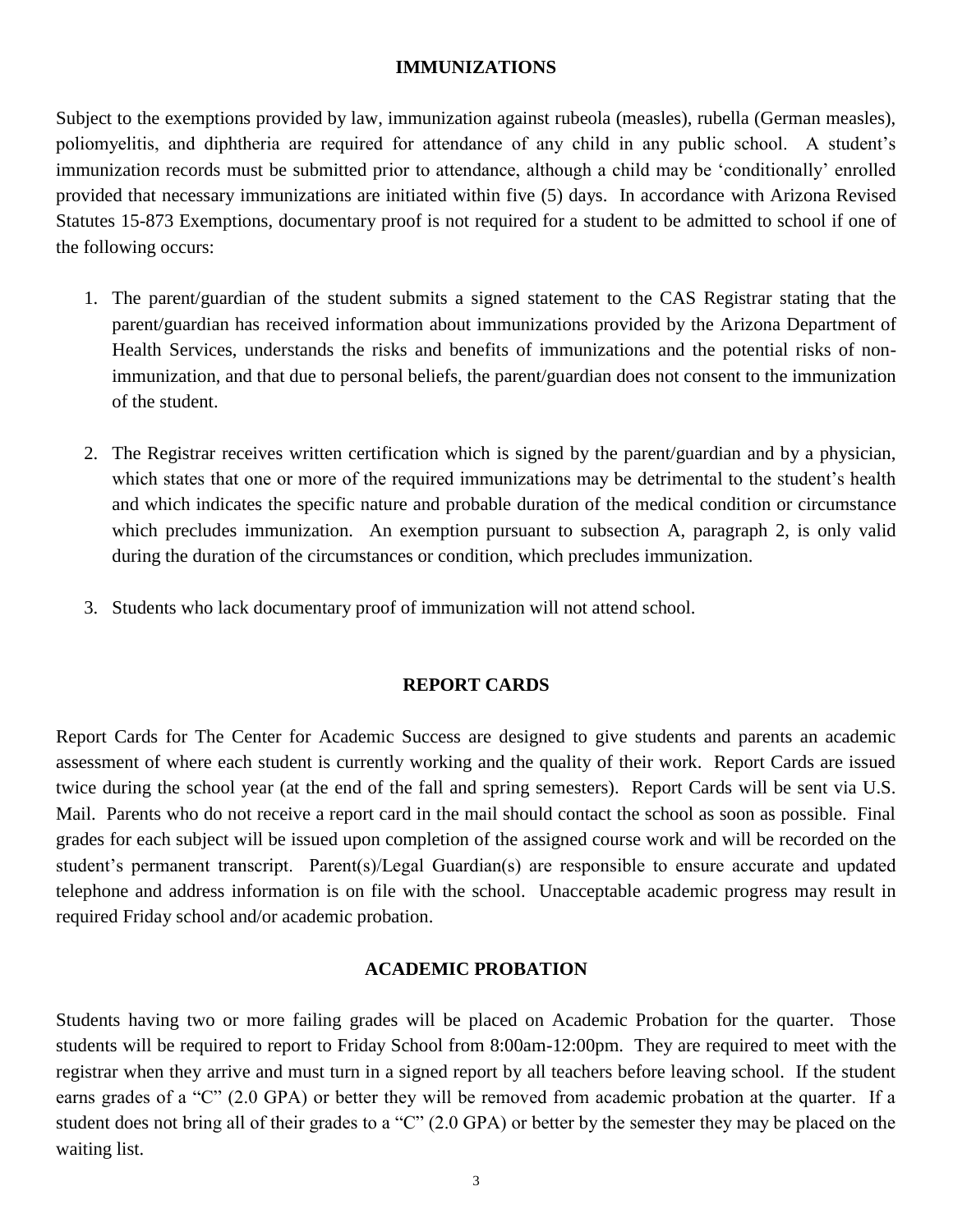#### **STUDENT EDUCATION RECORDS**

CAS complies with the Family Educational Rights and Privacy Act of 1974 (FERPA). This protects the privacy of educational records, establishes the right of students to inspect and review their educational records, and provides guidelines for the correction of inaccurate or misleading data through informal and formal hearings. Students may request copies of their records by filling out a transcript/diploma request form located at the front office or at casschools.com. All records are subject to a 10 business day time request.

#### **DEFINITIONS**

For the purpose of policy, the Center for Academic Success uses the following terms and their accompanying definitions:

STUDENT – Any person who attends or has attended a program of instruction at the Center for Academic Success.

ELIGIBLE STUDENT – In accordance with ARS 15-821, any student who is between the ages of fourteen through twenty-one, who meets these requirements, including attendance requirements, for enrollment in one of the grades or programs offered in the school.

PARENT – A legal parent, a legal guardian, and/or an individual legally acting as a parent in the absence of the parent or guardian.

EDUCATION RECORDS – Any record (in handwriting, print, tapes, film, or other medium) directly related to a student and maintained by the Center for Academic Success; i.e. a school employee, or any agent acting for the school. The term does not include the following:

- 1. A personal record kept by a school staff member which meets the following criteria:
	- a. It was made as a personal memory aid.
	- b. It is an anecdotal record in the possession of the person who made it.
- 2. A student's employment record for which no grade or credit was awarded while the student was enrolled at CAS.
- 3. Alumni records that relate to the student after he/she no longer attends classes provided by the Center for Academic Success, and the records do not relate to when the person was a student.
- 4. Medical treatment records maintained for eligible students.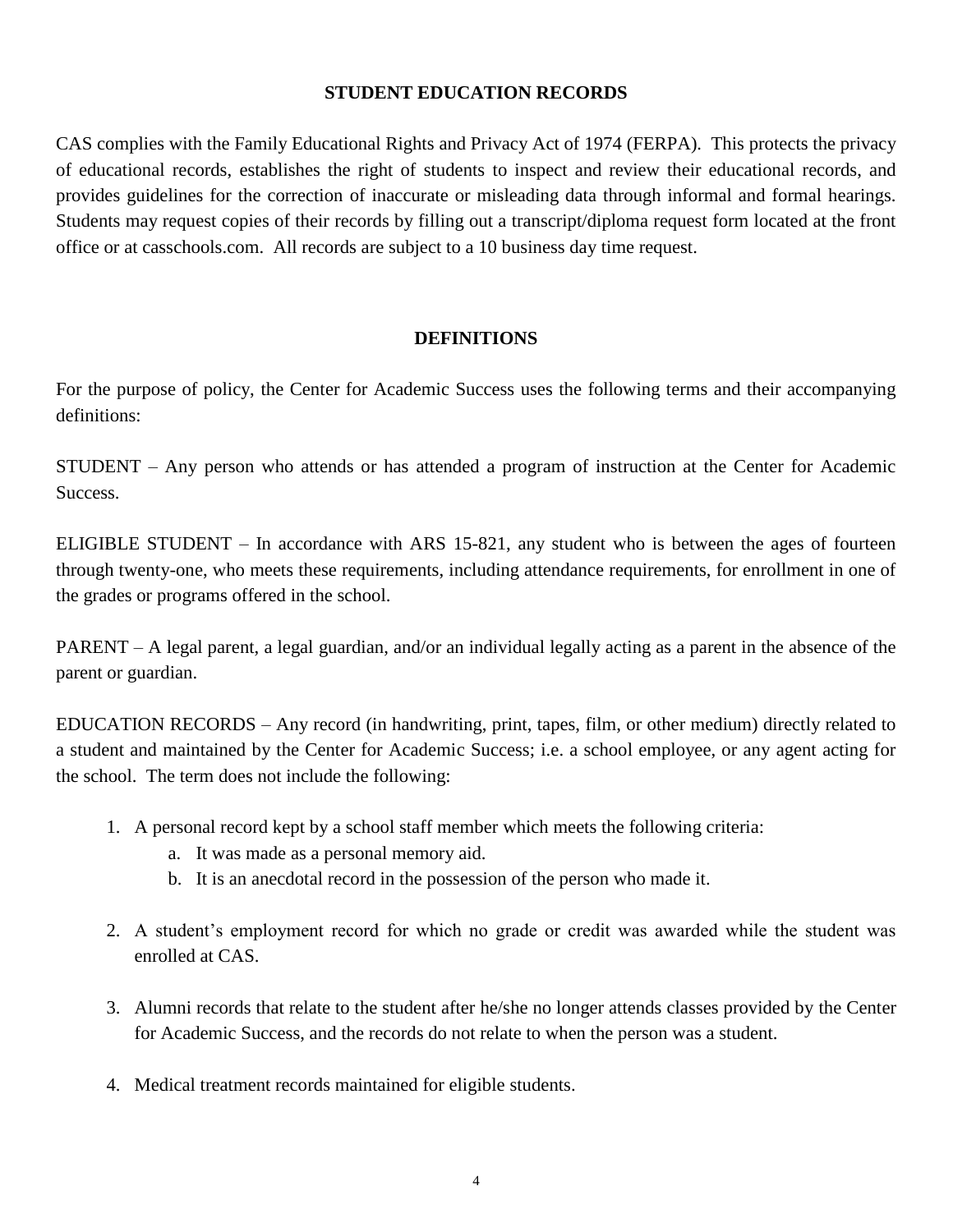PERSONAL IDENTIFIER – Any data or information that makes the subject of a record known. This includes the student's name, the student's parents or other family member's name, the student's address, the student's social security number, a student number, a list of personal characteristics, or any other information that would make the student's identity known.

*Note: Behavioral and/or disciplinary information cannot be released to any person or agency without prior approval by the parent or student (if over 18 years of age) and the principal.*

The Family Education Rights and Privacy Act (FERPA) also specifies rights related to educational records. This act gives the parent(s) the right to:

- Inspect and review his/her student's educational records
- Make copies of these records at a reasonable cost
- Receive a list of all individuals having access to those records
- Ask for an explanation of any items in the records
- Ask for an amendment to any report on the grounds that it is inaccurate, misleading, or violates the student's rights
- A hearing on the issue if the district refuses to make the amendment

The school policy is not to release any information about an individual student or parent without the student or parent's consent in accordance with the FAMILY EDUCATION RIGHTS AND PRIVACY ACT.

#### **DISCIPLINE POLICY**

**Principal and/or Vice Principal are charged with the responsibility of imposing consequences for infractions of the discipline policy. When a student enrolls in CAS, he/she agrees to abide by a code of conduct established by the school—just as a citizen of a community, state, or nation assumes the responsibility of conduct when he/she accepts citizenship, or just as an employee agrees to the rules of conduct at his/her work place.**

CAS philosophy is that every student deserves the opportunity to receive a quality education. Therefore, no student, due to his or her behavior, has the right to deprive another of the same educational opportunity. Discipline will be dispensed swiftly, appropriately and fairly. Parents will be notified of disciplinary action deemed necessary beyond the first warning, and any incident that is a violation of the Arizona State Law may result in a police report.

**Pupils shall comply with the rules, pursue the required course of study and submit to the authority of the teachers, the administrators and the governing board (ARS 15-841).** Students are expected to exercise propriety and good taste in conduct and appearance while they are within the school's area of responsibility. Appropriate student demeanor will result in a school environment that is cooperative, conducive to learning, and respectful of individual differences.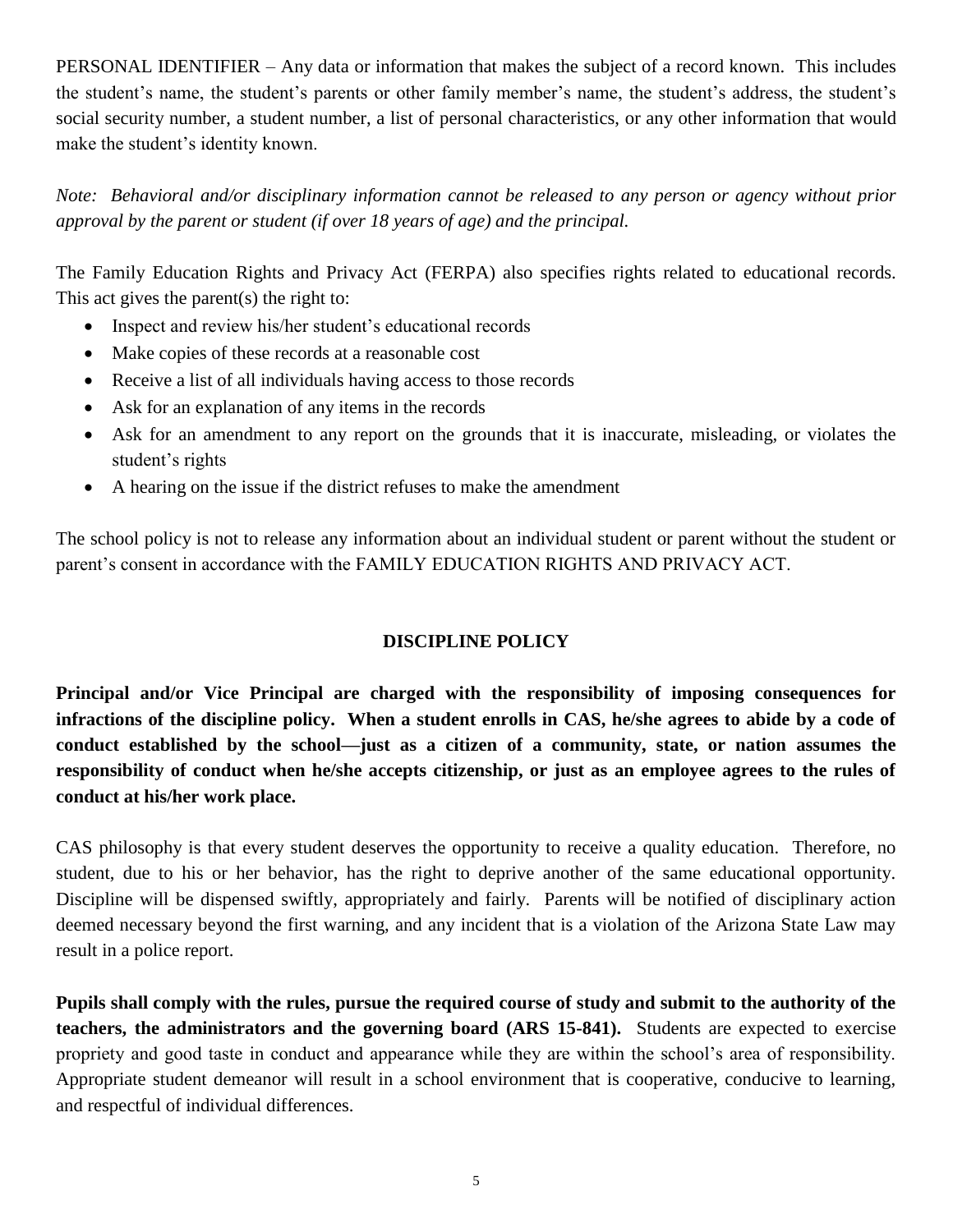It is neither possible nor desirable to list every rule of conduct for which students will be held accountable during the school year. The following is a generalized list of behaviors that are normally considered unacceptable in an effective and efficient place of learning or employment.

- **Gun School Act of 1994 – ARS 13-3102** includes but is not limited to a bomb, firearm, gun, revolver, pistol (Airsoft, BB or pellet guns), knives, weapons, explosives, fireworks, or other instruments capable of harm, or that create the impression of harm, as well as, pocket knives, box cutters, water balloons, water guns, stink bombs or anything determined by administration to be detrimental to the learning environment or the health and welfare of students and faculty. Infractions will lead to long term suspension—the police may be notified.
- **Bullying, Threats, Assaults, Fighting** Offensive conduct such as fighting or verbally or physically threatening any student, employee, or other person will have strong consequences. There will be no roughhousing or play fighting.

According to Arizona State Statute (ARS) 15-341 (40), CAS has in place procedures for attempted/reported bullying. They are listed below:

(a) A procedure for pupils to confidentially report to school officials incidents of harassment, intimidation or bullying.

– Students are informed by CAS staff that they are able to report any of these incidents in a confidential manner should they choose. If desired, students may write notes to faculty or inform CAS via their parents to maintain confidentiality.

(b) A procedure for parents and guardians of pupils to submit written reports to school officials of suspected incidents of harassment, intimidation or bullying.

– Parents are welcomed and encouraged to submit a written report to the Principal to report these incidents. Parents are also informed that they may schedule a meeting with the Principal to discuss the situation further.

(c) A requirement that school district employees report suspected incidents of harassment, intimidation or bullying to the appropriate school official.

– CAS staff is trained during in-service that incidents of this nature be reported to the Principal as soon after the incident occurs as possible. A verbal and written report are required from the reporting teacher.

- (d) A formal process for the documentation of reported incidents of harassment, intimidation or bullying, except that no documentation shall be maintained unless the harassment, intimidation or bullying has been proven.
- **Drugs/Illegal Substances, Counterfeit Drugs and Paraphernalia** It is unlawful for a person to do any of the following: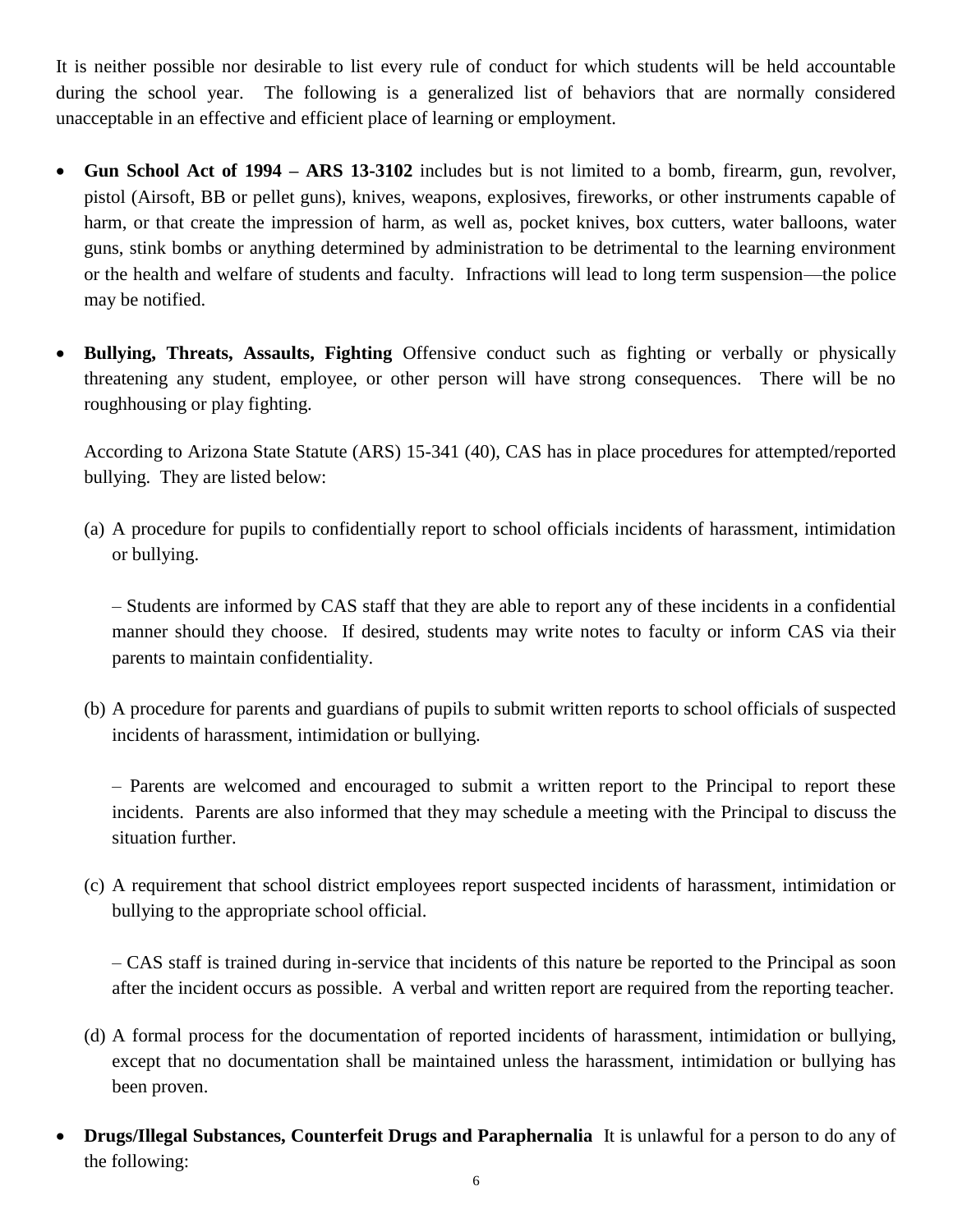Intentionally be present in a Drug Free School Zone to sell or transfer marijuana, peyote, prescription-only drugs, dangerous drugs or narcotic drugs. Possess or use marijuana, peyote, prescription-only drugs, dangerous drugs or narcotic drugs in a Drug Free School Zone (ARS 13-3411).

For the purpose of this Policy, drugs include any narcotic or dangerous drugs, vapor-releasing toxic substance, E-cigarettes, "cannabis", or other substance enumerated in ARS 13-3401, as well as any imitation controlled substance listed in ARS 13-3d or any other controlled substances as defined in Rules I through IV of the *Controlled Substances Act* (21 U.S.C. 812), and as further defined by regulation in code of *Federal Regulations Title 21*.

Drug also means an anabolic steroid. Check with Principal and/or Vice Principal when using prescription medications.

- **Alcohol** It is against the law for a person under the legal drinking age (which is 21) to buy, receive, have in possession, or consume alcohol (ARS 4-244) *Incorrigible Act* (ARS 8-201).
- **Tobacco** Any minor who has tobacco in his or her possession is guilty of an Incorrigible Act (ARS 13- 3622). Using or possessing tobacco products, including cigarette lighters, on school grounds (buildings, parking lots, fields and vehicles) or at off campus school-sponsored events is a petty offense for adults, and a delinquent act for minors (ARS 36-798.03).
- **Obscenity, Vulgarity** Obscene or vulgar language, inappropriate text messages, gesturing and/or materials are unacceptable. Obscene materials, language, or gestures are those that an average person, applying contemporary standards of the school community or business professionals, or a court of law would find appealing to vile interests and lack serious literary, artistic, political or scientific value. The standard to be used is that of the school community in recognition of the fact that students are, as a group, younger and more sensitive than the general adult population. A student shall not use vulgar language, materials or gestures that depict sexual or other offensive activities.
- **Anti-Sexting Policy** ARS 13-3553 prohibits sending, sharing, viewing or possessing pictures, text messages, emails or other material of a sexual nature on a computer, cell phone, or other electronic device.

Administrators may search cell phones to discourage harassment and bullying if they have reasonable suspicion a student has been involved in sexting.

 **Sexual Harassment** It is CAS policy to maintain an environment free of sexual harassment and to comply with section 703 of the Civil Rights Act of 1964. Sexual harassment includes the following behaviors: public comments about someone's body; sexual comments about what you'd like to do to a person; being part of a group that grabs at people in passing; "rating" people's bodies; leaving sexual pictures or comments on someone's desk; touching someone inappropriately; threatening someone with sexual harm; spreading sexual rumors about someone; hugging or kissing someone. CAS will take appropriate action in such cases which may include suspension.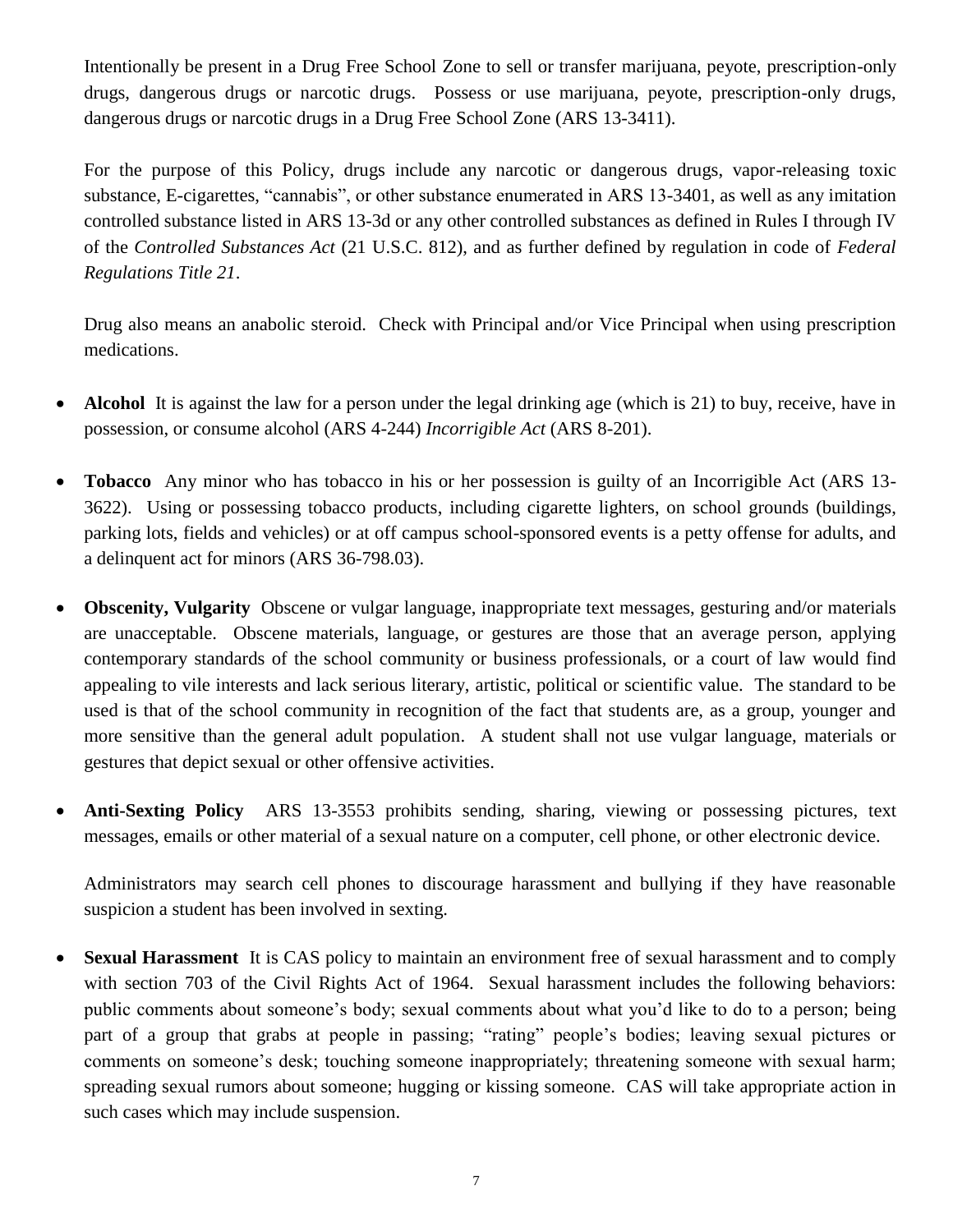- **Vandalism, Littering, Destruction of Property** Students and/or their parent(s) will be assessed charges for damage to school property, or property belonging to another person. Students will assist the faculty in keeping the property tidy and will not litter or deface school grounds.
- **Electronic Devices, Cell Phones, iPods, Game Boys, MP3 Players, etc.** These items will be confiscated if they are used in the high school building. Electronic items brought to school will be the student's responsibility if lost or stolen.
- **Obscenity, Vulgarity** Obscene or vulgar language, inappropriate text messages, gestures, and/or materials are unacceptable. Obscene materials, language, or gestures are those that an average person, applying contemporary standards of the school community or business professionals, or a court of law would find appealing to vile interests and lack serious literary, artistic, political or scientific value. The standard to be used is that of the school community in recognition of the fact that students are, as a group, younger and more sensitive than the general adult population. A student shall not use vulgar language, materials or gestures that depict sexual or other offensive activities (ARS 15-507).
- All CAS students are provided with a free breakfast and lunch. No food or outside drinks are permitted. They will be confiscated. Students on dietary or religious restrictions may pack lunch. The cafeteria can provide students lunches on a case by case basis.

## **CAS IS A DRUG-FREE ZONE AND HAS A NO-SMOKING POLICY**

#### **ATTENDANCE POLICY**

### **CAS requires regular attendance in order to assist students with their goals of acquiring a high school diploma and in their development of successful work habits. Truancy is not acceptable and will not be tolerated.**

Parents/guardians of students 17 and under, or students 18 and older, need to notify CAS of the student's absence before 8am. If parents know of absences ahead of time they must notify the school in advance.

After 10 consecutive days of non-excused absences, as mandated by the state, the student will be dropped from school.

School attendance is ultimately the responsibility of the student and his/her family. Students should be absent from school only when absolutely necessary. Much of the classroom activity cannot be made up; the benefit of lectures, discussion and participation is lost forever to those who are absent. It must be emphasized that regular attendance is the key to much of the success a student may gain from his/her educational program. Excessive absences may require a doctor's note for readmission to class. If any class is missed 10 consecutive times, the student's teacher may assign a failing grade.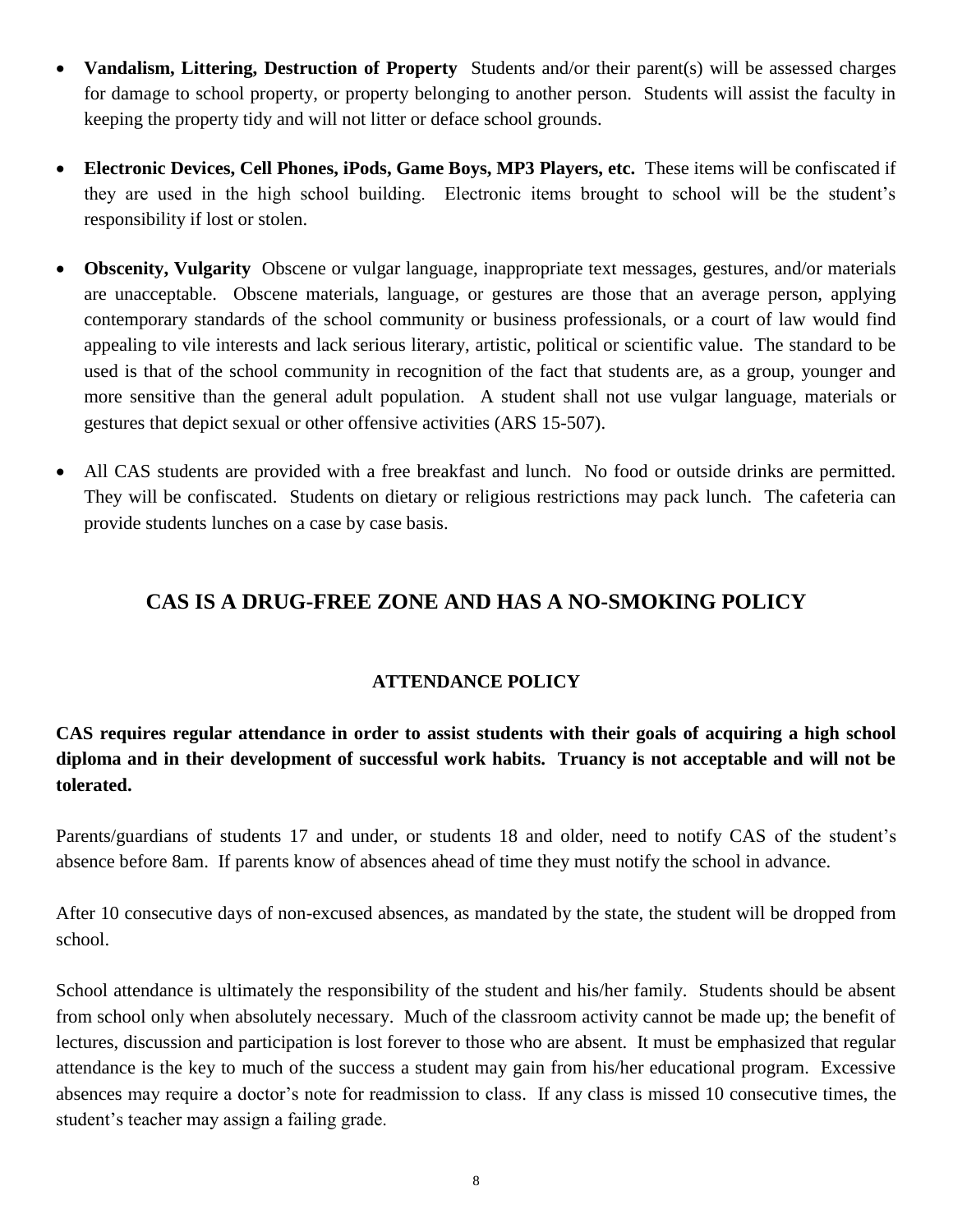Arizona State Law highlights that it is unlawful for any child between the ages of six and sixteen to fail to attend school during the hours school is in session, unless there is a valid excuse. The child will be considered truant when there is not a valid reason for absence. Vacations and out of town visitors are not valid reasons for absenteeism. Determination of what constitutes "good or valid reasons" shall be at the discretion of the administration. If a parent fails to ensure that the child attends school, the law states that they are guilty of Class III Misdemeanor. When a parent does not provide a valid excuse for the child's absence, a law enforcement officer may cite the student, parent, or custodian directly into court for violating the sate truancy law. (Re: ARS s15-802, 15-803 and 15-804).

#### **TARDY POLICY**

Attendance is taken for each class and students are tardy if they arrive after the bell for any class. If late to school, students must check in at the front office. Three tardies within a quarter could result in disciplinary consequences including suspension (ARS 15-841).

#### **CASE MANAGERS/CASE MANAGEMENT**

Case Managers provide the student with individual and group counseling in the following areas: job exploration, skill analysis, goal setting, and decision-making. The counseling is intended to assist students with identification of individual skills in order to facilitate their selection of an appropriate vocation. The case manager(s) will endeavor to assist students to develop skills necessary to solve their personal problems and overcome barriers that may interfere with learning and training.

If a student is in need of childcare, counseling, and/or referral services, case managers are available to assist. Case managers will also provide information on scholarships, assist in class and/or schedule changes, and will work with the student on his/her Individual Strategy Plan (ISP).

#### **CLOSED CAMPUS POLICY**

The Center for Academic Success has a Closed Campus Policy which means students are not allowed to leave the campus without following the proper check-out procedures:

- Parent/guardian must call the front office to excuse/dismiss the student if the student is driving himself/herself.
- Parent/guardian must come and sign out the student from the front office if picking the student up.

Student visitors will not be allowed during school hours, including at lunchtime. Adult visitors must obtain a "Visitor's Pass" from the front office before proceeding into the school building or they may be charged with trespassing. Parents are welcome to attend class with their child but must obtain permission of the Principal and the teacher prior to their visit.

When students have been dismissed from school for the day, these rules must be followed: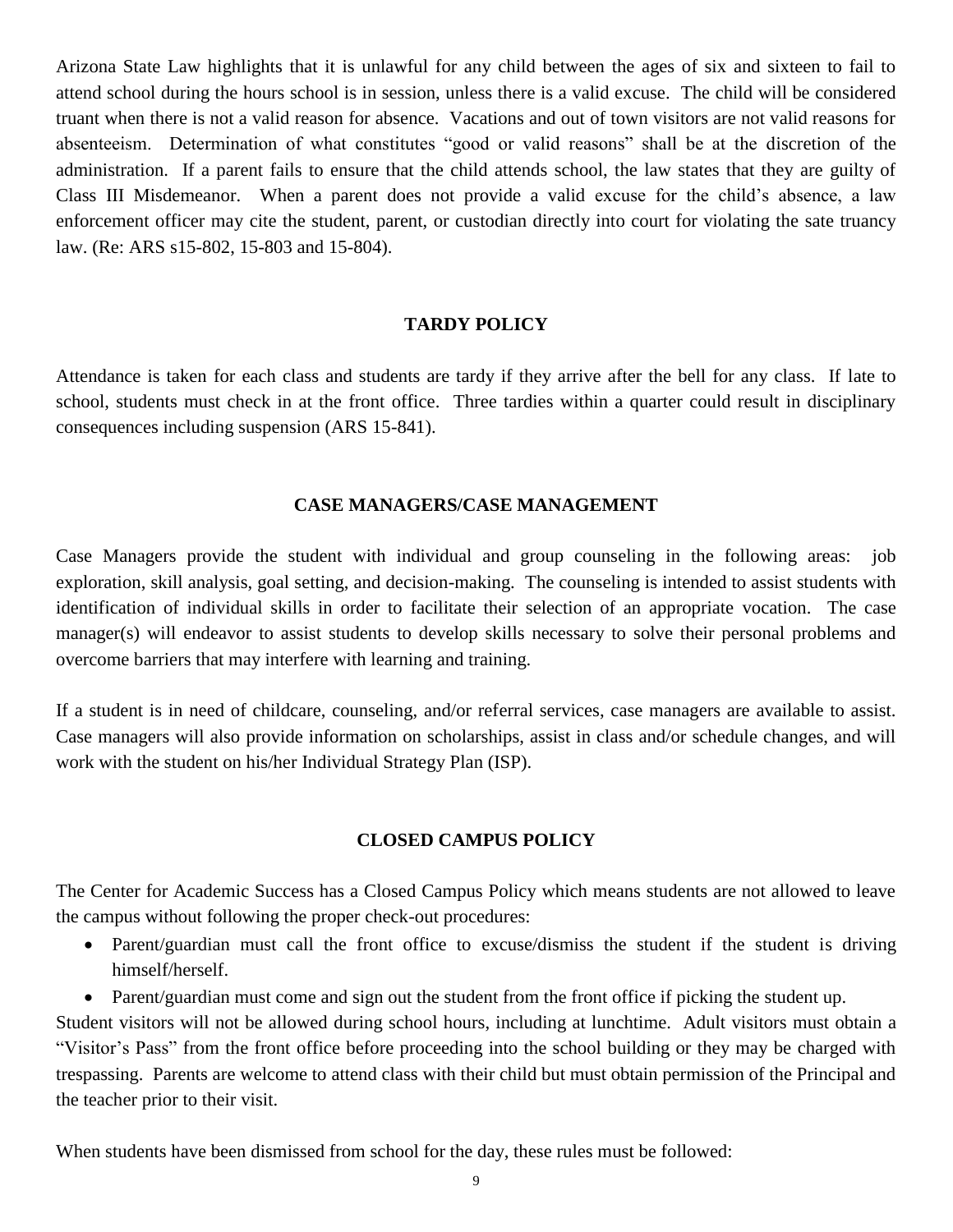- If the student has someone picking him/her up, that person must drive into the campus.
- Students walking must leave campus; they cannot wait at the front gate or a perimeter of 100 yards from the gate.
- Students who leave campus may not return within the same day.

#### **ARIZONA 21st CENTURY COMMUNITY LEARNING CENTERS GRANT**

The Center for Academic Success is proud and excited to announce that we have been awarded the 21st Century Community Learning Centers grant for our high school. This is in addition to the program we have had at the elementary and middle school for the past six years. This grant will assist us in providing opportunities before and after the regular academic school day. We are extending our school day from 7:00am to 5:00pm. These extended hours will allow our students opportunities to receive additional assistance with their regular classes, tutoring, or homework help and provide opportunities to catch up on classes or move ahead in their studies. We will also provide enrichment clubs and activities including Robotics, Wall Art, Yearbook, Zumba, Solar Go Cart, and many more. We invite parents and students to take advantage of this opportunity where we can continue to provide a safe, secure supervised learning environment, both before and after school.

#### **BEHAVIOR MANAGEMENT CONTRACT**

A student, whose behavior is causing academic deficiencies or interfering with a positive classroom learning climate will be required to take a more focused approach to his/her academic obligations and/or behavior. Initially, a behavior-management contract will be developed for the student, the parent, guardian, and/or probation or parole officer. When determining disciplinary action, the faculty and administration of CAS will consider the following alternatives:

- conference with student
- conference with parent, guardian, and/or probation/parole officer
- restriction of privileges
- suspension (In-school or home)
- behavior management contract; restitution; etc.

Should chronic negative behavior continue, the student may be suspended and placed on the CAS waiting list.

**Note:** The school is not limited to these alternatives, nor does this list imply an order or sequence to follow in taking disciplinary action. The administration reserves the right to modify disciplinary actions to mitigating circumstances.

#### **DRESS CODE**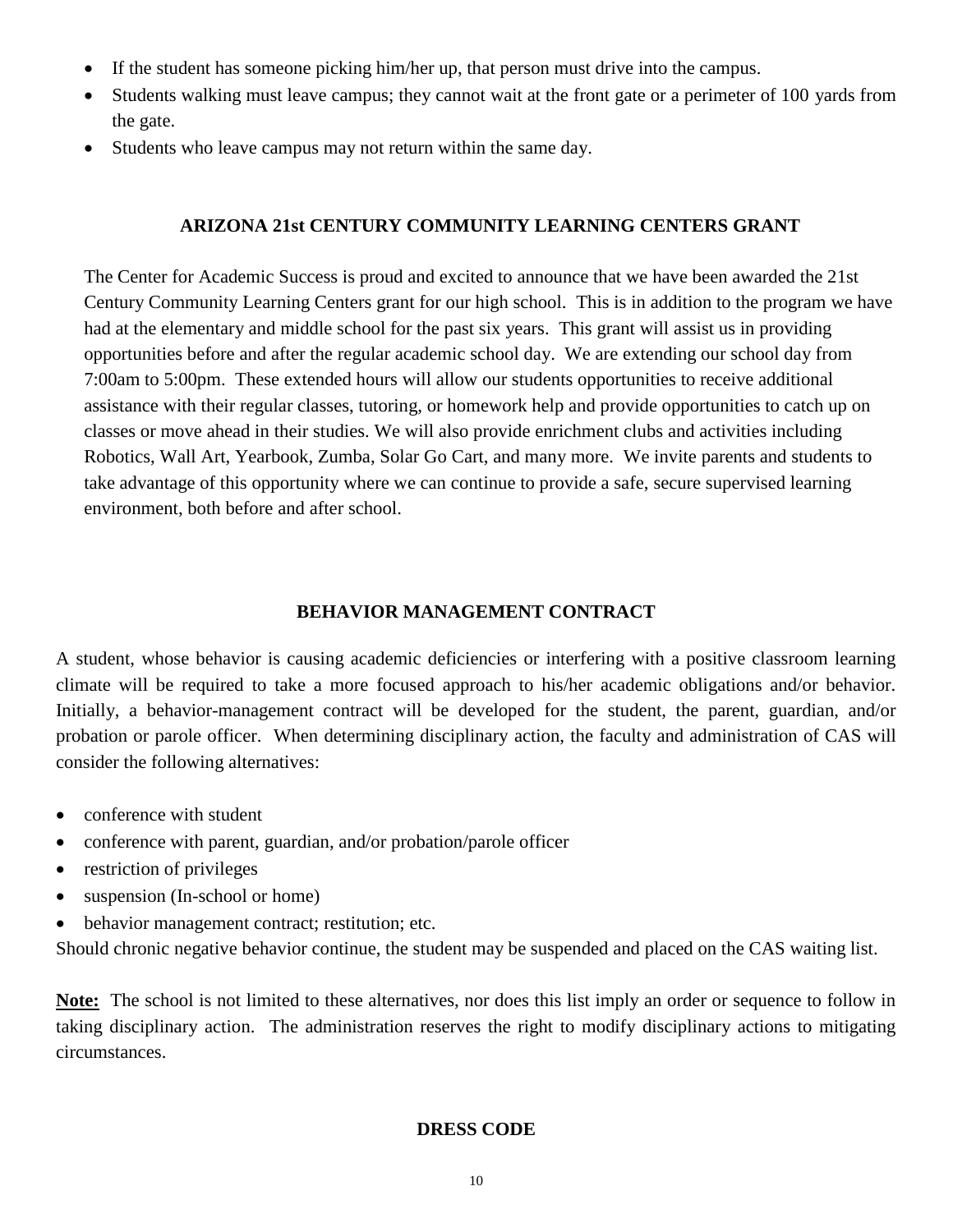**A good school-learning environment is created when students have an appropriate, well-groomed appearance and conduct themselves properly. Anything that tends to detract from this environment is unacceptable. The following guidelines shall apply to all regular school activities:**

- Sunglasses, hats, caps and other head coverings shall not be worn indoors. Only medically/religiously required headgear, approved by the principal, may be worn indoors. Sun-protective clothing must comply with District and school site dress and grooming standards.
- Clothes shall conceal underwear at all times. See-through or fishnet fabrics, halter tops, off-the-shoulder or low-cut tops, bare midriffs and skirts or shorts shorter than mid-thigh are prohibited. Swimwear, pajamas, nightgowns, leggings worn as pants, yoga pants, and oversized clothing are not appropriate school wear.
- Excessively holey jeans are not permitted.
- Clothing that advertises such substances as alcohol, cigarettes, drugs, or utilizes double play on words, obscenities, profanity, or is suggestive in any way are prohibited.
- Clothing that depicts illegal actions or use of fire-arms may not be worn.
- Jewelry which poses a threat to the health and safety of students or which by its size or appearance is distracting in the learning environment (i.e., jewelry with sharp edges or which is so long or dangling as to pose a safety hazard).
- Tote bags or large purses are not allowed on the premises, CAS will provide a backpack if one cannot be obtained.
- "Shower shoes," slides, or house slippers are not permitted.

#### **Additional Dress Standards:**

#### **The following attire is NOT to be worn at school:**

- Insignias and logos of non-school sponsored organizations that may be associated with gang activities.
- Hooded sweatshirts and jackets must be worn with hoods down.
- Belt buckles, jewelry, bandanas, stocking caps, hair nets, rags, gloves, biker wallets or other decorations with initials, gang related symbols or signs.
- Any pants/shorts that are oversized and inappropriate for the wearer. All pants must fit and be worn at waist level.
- Any shirt which is dramatically oversized and inappropriate for the wearer, any oversized white tee shirt or polo shirt.
- Any clothing directly related to "gang" and/or "drug cultures."

Students appearing on school grounds in violation of the dress policy will be counseled and given a first warning. Repeat offenders will be sent home, as appropriate, in order to change clothes and dress properly for school. Students may initially be counseled by the teacher with a follow up referral. A student who willfully and continuously violates the policy may be subject to suspension.

Since student attire trends change, the previous lists will be updated and communicated as needed in order to ensure an appropriate and safe school setting.

Decisions regarding the appropriateness of clothing will be handled by the staff and/or administration.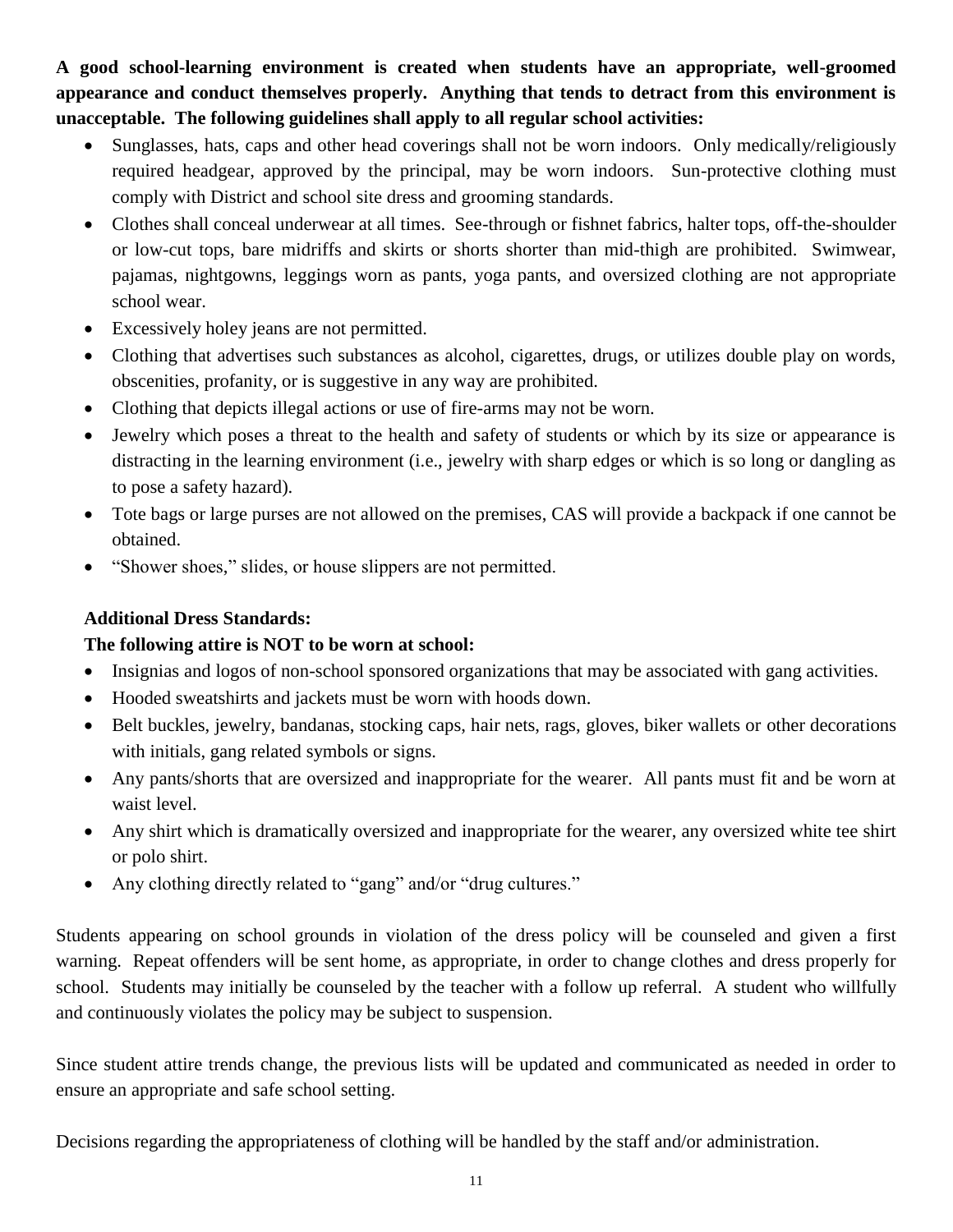#### **COMPUTER USAGE POLICIES AND PROCEDURES INTERNET CONTRACT**

#### **Personal Responsibility**

Students will accept personal responsibility for reporting any misuse of the network to teachers. Misuse can come in many forms, but it is commonly viewed as any messages sent or received that indicate or suggest pornography and/or obscenity, unethical or illegal solicitation or activities, racism, sexism, inappropriate language, and other issues described below. A signed copy of the Internet Contract must be on file in the student's folder.

#### **Acceptable Use Policy**

The use of school Internet accounts must be in support of education and research and within the educational goals and objectives of CAS. Students are responsible for upholding this provision at all times when using the electronic information service. Use of other organizations' networks or computing resources must comply with rules appropriate to the network. Transmission of any material in violation of any U.S. law is prohibited. This includes, but is not limited to, copyrighted material, threatening or obscene material or material protected by trade secret. Commercial activities by for-profit institutions are generally not acceptable. Use of product advertisement or political lobbying is prohibited.

#### **Privileges**

The use of the information system is a privilege, not a right, and its inappropriate use will result in a cancellation of those privileges. Each person who uses the Internet will participate in a discussion with a CAS faculty member as to proper behavior and use of the network. The administration will decide what is the appropriate use. This decision will be final.

#### **Network Etiquette**

Students are expected to abide by the generally accepted rules of network etiquette. These rules include, but are not limited to, the following:

- Be polite. Never send, or encourage others to send, abusive messages.
- Use appropriate language. Remember that you are a representative of our school in a non-private system. You may be alone with your computer, but what you say and do can be viewed globally! Never use vulgarities or any other inappropriate language. Illegal activities of any kind are strictly forbidden and will result in severe restrictions.
- Privacy. Do not reveal your home address or personal telephone numbers or those of students or colleagues.
- Electronic mail (e-mail) is not guaranteed to be private. Everyone on the system has access to mail.
- Messages relating to, or in support of, illegal activities must be reported to the authorities.
- Do not use the network in any way that would disrupt use of the network by others.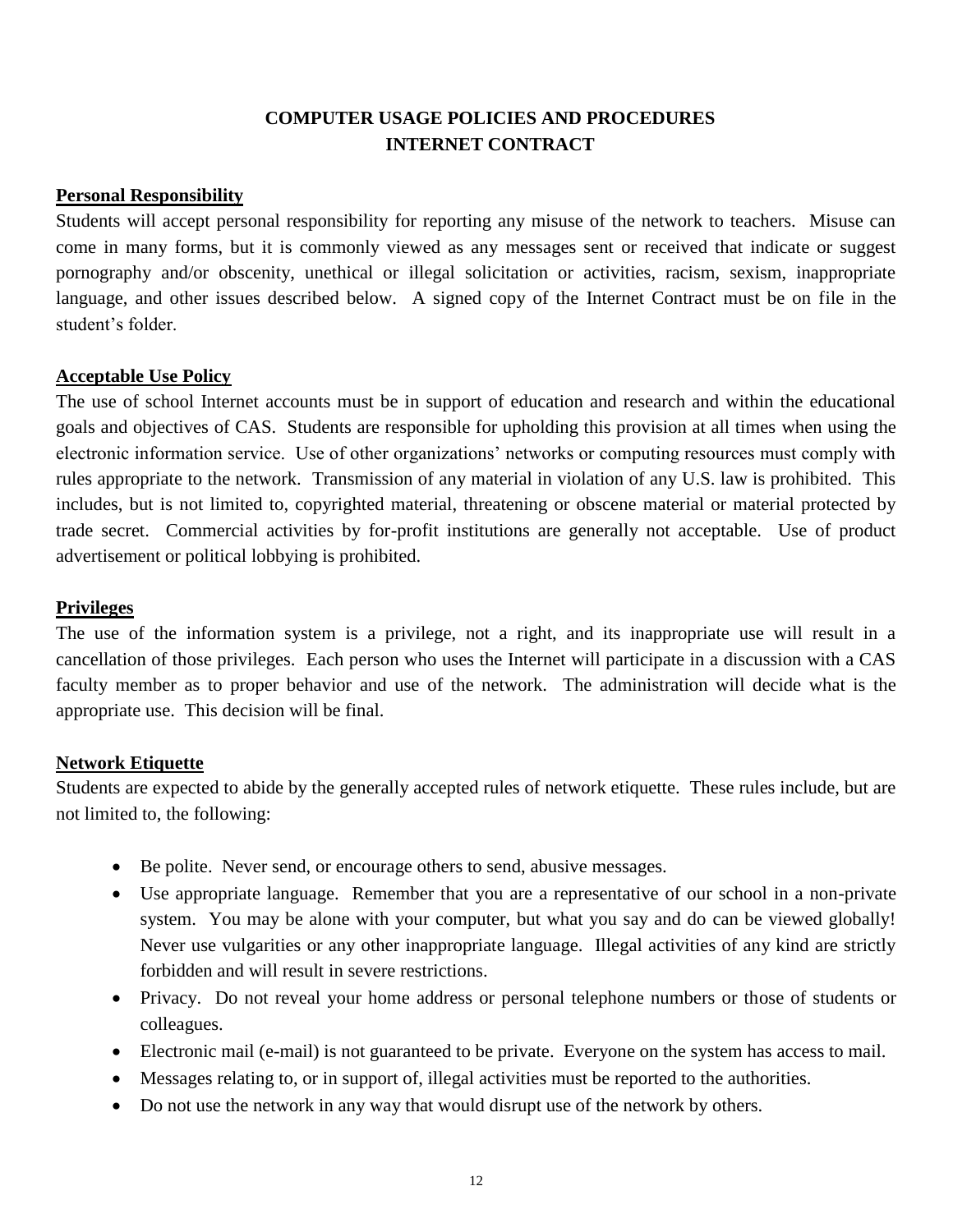#### **Services**

CAS makes no warranties of any kind, whether expressed or implied. CAS will not be responsible for any damages suffered while on the system. These damages include loss of data as a result of delays, non-deliveries, or service interruptions caused by the system, or your errors or omissions. Use of any information obtained via the information system is at students' own risk. CAS specifically denies any responsibility for the accuracy of information obtained through its services.

#### **Security**

Security on any computer system is a high priority. If students identify a security problem, notify the teacher at once. Never demonstrate the problem to other users. Any user identified as a security risk may be denied access to the information system.

#### **Vandalism**

Vandalism is defined as any malicious attempt to harm or destroy computer, printer, and software, network data of another user, or of any other agencies or networks that are connected to the system. This includes, but is not limited to, the uploading or creation of computer viruses. Any vandalism will result in severe consequences and legal referral. Parents will be responsible for any damage incurred.

#### **Updating**

The information service may occasionally require new registration and account information to continue the service. Students must notify the teacher of any changes in student account information.

#### **Misuse of Computers, Internet, or Technology Policy**

A student shall not harm, destroy, mark or otherwise deface computer equipment, including CPUs, monitors, printers, keyboards and other computer hardware. Students shall not insert or otherwise load software programs or files on the school computer systems without approval from school personnel. Additionally, students shall not abuse the network or Internet. This includes *attempted* spamming, creating and/or knowingly spreading computer viruses, deleting or changing files, modifying the computer or network configuration, visiting websites that contain vulgar and obscene language, and using vulgar and obscene language in any form or method. Online games are not permitted. All students and parent(s)/legal guardian(s) will sign an Internet Contract prior to getting access approval.

#### **TRANSPORTATION AND VEHICLE PARKING**

Parent(s) / legal guardian(s) are required to provide their student transportation to and from school. Parking spaces are limited and provided for students at CAS. Once a student leaves the vehicle, he/she may not return to it until the end of the school day.

#### **Students must:**

- exercise caution when driving onto the parking lot to prevent an accident.
- park in the designated area.
- not access (nor allow others to gain access to) the vehicle during school hours.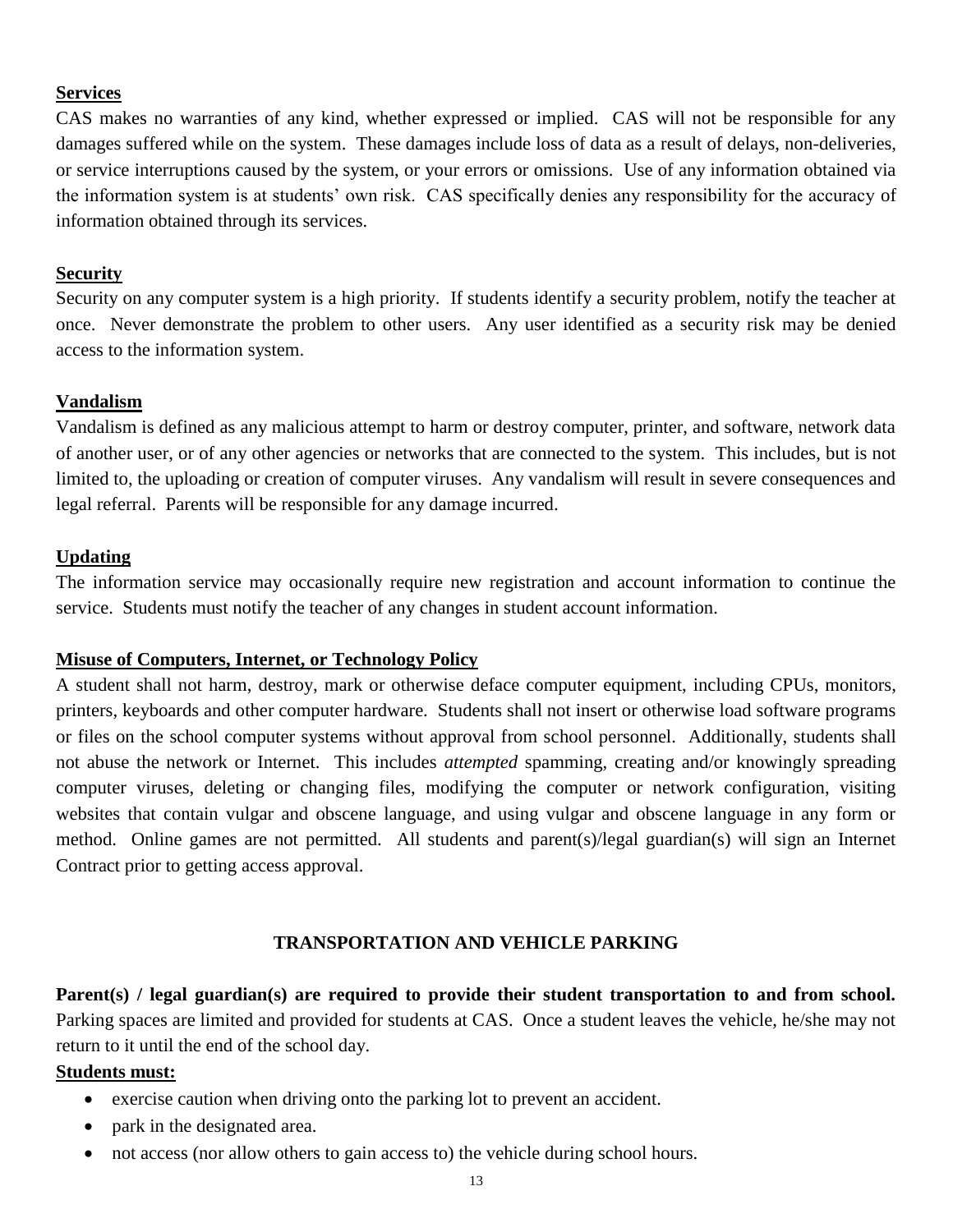- not bring non-CAS students on campus.
- not transport or possess illegal drugs, drug paraphernalia, or weapons of any kind at CAS.
- not provide transportation for students during the lunch period, as well as during class instruction, breakfast, or break times.

Parking on campus is a privilege and not a right. Students who violate these rules will have their parking privilege revoked and a written notification of cancellation of privileges sent home to the student's parents/legal guardian. These rules are designed for the convenience and safety of all CAS students.

#### **PERMISSION FOR VIDEOS / FILMS**

When CAS staff members plan to show a G, PG, or PG-13 movie, no permission slip is required. However, for an R-rated movie, permission slips will be sent home with students ahead of time for parents or guardians to sign and return. Parents have the right to deny permission for their student to watch any movie, regardless of rating. In such cases, an alternate activity will be available.

#### **MEALS**

Breakfast and lunch will be provided this school year. Free/reduced lunch forms will be provided during the registration process. There will be no charging/credit or checks given for meals. Meal cost will be provided at ISP enrollment. No food or drinks are allowed inside the classrooms. Food deliveries require prior approval.

#### **TELEPHONE POLICY**

In order to better serve students and maintain an academically-centered environment, the following phone policy will be used: Only in cases of real need, as determined by the teacher, a hall pass must be issued by the teacher for students to go to the front office.

- Long distance calls are not allowed under any circumstances.
- Parents may contact the school office when a family emergency arises, and the student will be notified immediately.
- Any emergency situations that may occur will be handled on an individual case-by-case basis by CAS staff.

#### **SEARCHES**

CAS administration has the right to search and seize property, when there is a reason to believe that such material may be detrimental to health, safety, education, and welfare of the student or another person.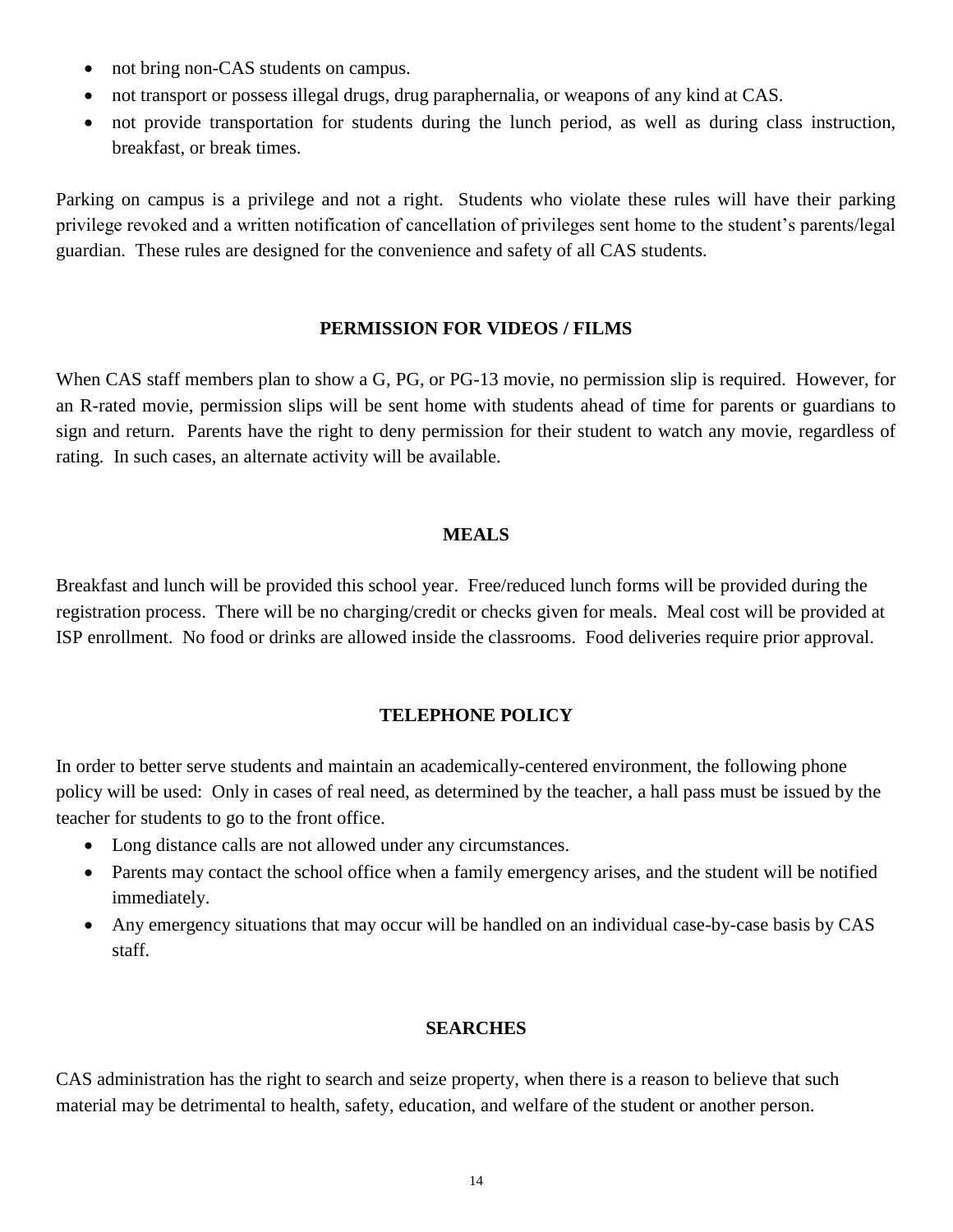#### **ARRESTS / POLICE INTERVIEWS**

CAS accepts responsibility for students during the school day and during approved curricular and extracurricular activities. It is the responsibility of the school administration to make an effort to contact parents with respect to requests for interviews by law enforcement officials. A parent may be present during any such interview. If the parent cannot be contacted, the administrator shall ask the officials to contact the parent(s) and arrange the interview at another time. When interviews are conducted by a child protective services worker pursuant to A.R.S. 8-224(B) and 8-546.01(C) (2), no school personnel may be present. When a student is taken into custody (arrested), the arresting officer shall be requested to notify the student's parents or guardian. School personnel shall make every reasonable effort to make sure parents have been notified that a student has been taken into custody. When an arrest is formally made, CAS and its employees no longer exercise jurisdiction over the student.

The Arizona Legislature has charged the appropriate governing board of every educational institution

To adopt rules for the maintenance of public order upon all property its jurisdiction which is used for educational purposes and shall provide a program for the enforcement of its rules. The rules shall govern the conduct of students, faculty and other staff and all members of the public while on the property of the educational institution. Penalties for violations of the rules shall be clearly set forth and enforced. Penalties shall include provisions for the ejection of a violator from property and, in the case of the student, faculty member or other staff violator, the violator's suspension or expulsion or any other appropriate disciplinary action. A governing board shall amend its rules as necessary to ensure the maintenance of public order (ARS 13-2911).

Rules and penalties pursuant to the above-referenced statute shall include, but not be limited to: ARS 13-2911; Center for Academic Success student handbooks; Center for Academic Success faculty handbooks; and Cochise Private Industry Council Personnel procedures, which include the conduct of student, faculty, and other staff members and of the public while on the property of CAS. Penalties for violations are clearly set forth in the above documents and enforced, including ejection of a violator from the property and suspension or expulsion as is appropriate.

#### **DUE PROCESS**

In any case involving the possible suspension of a student, the student may be granted an informal hearing with CAS administration. At this time, the student will be notified of why he or she stands accused. The student may then remain silent or may explain his/her version of the situation and facts. If possible, the student's parents will be contacted immediately by telephone. The parents will also be notified in writing of the reason for suspension and the period during which the suspension will be in effect. The parents may contact CAS administration if they have any questions regarding the incident.

#### **APPEAL PROCESS FOR STUDENTS / PARENTS**